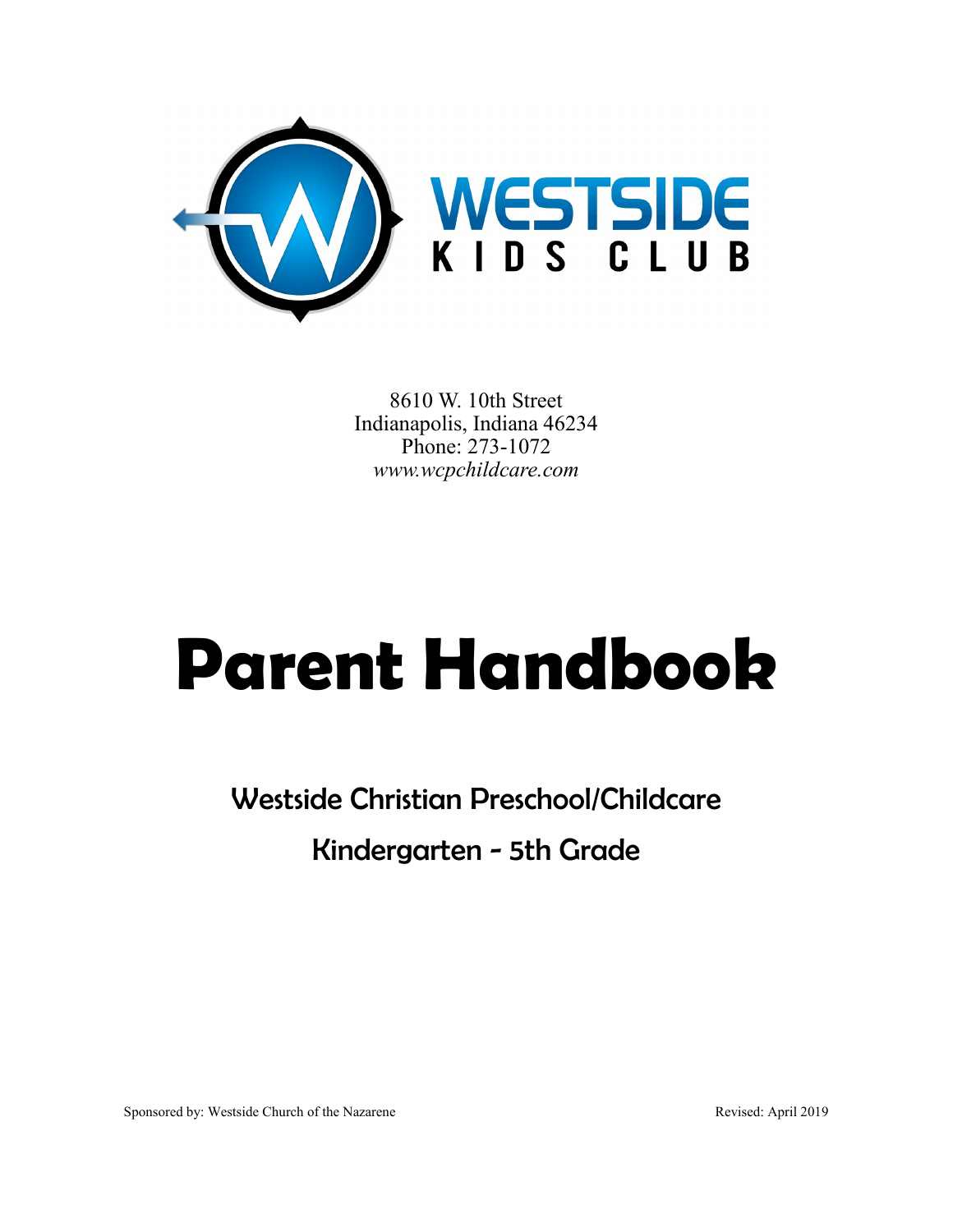

## **Kids' Club PARENT HANDBOOK**

### **POLICIES**:

#### **I. Parent Responsibilities:**

- A. Registration:
	- 1. Requires a completed application.
	- 2. Summer Activity Fee: \$75 or \$150, (dependent on number of weeks attended) non-refundable *(covers special presenters, bus, bus driver, entry fees, t-shirt)*
	- 3. *No child's name will be added to the class list until steps 1&2 are completed.*
	- 4. Tuition Payment Methods:

#### **Note: tuition will be charged for all days marked on the enrollment form.**

- It is understood that tuition must be paid no later than the first day of attendance each week.
- Parents are encouraged to use the convenience of the SmartCare Parent App to make payments online You may also choose to pay by cash or check in the preschool office between the hours of 8:30 and 4:30.
- CCDF vouchers are accepted. Registration fees and co-payments are the parent's responsibility. (See CCDF POLICY)
- After (10) days non-payment all services may be suspended. Any extenuating circumstances that interfere with tuition payment should be discussed with the preschool director.

5.

- B. Clothing:
	- 1. A change of clothing, to be kept on hand for emergencies such as spilled milk, paint or other accidents, shall be provided by the parent. It must be contained in a backpack-type bag, clearly labeled with the child's name. Any child who has an accident and does not have an appropriate change of clothing will result in the parent being called to either pick up the child or to provide the necessary clothing.
	- 2. The school dress code will be in effect for Kids' Club throughout the summer.
		- a. No mid-drifts, short-shorts, etc. *Strap-on sandals and tennis shoes ONLY are acceptable.* Thongs, flip-flops, etc. do not allow children the mobility to participate in many of the activities planned.
		- b. One-piece swimsuits **ONLY!**
- C. Attendance Policy:
	- 1. Full and part-time options are available. A two day per week minimum is required.
	- 2. Camp is open 6 am 6 pm, Monday Friday. All participating students must arrive on field trip days by the time listed on the calendar provided. Field trip times are scheduled well in advance and the vendors expect us to be on time. **The bus will not be delayed for any reason.**
	- 3. Parents must call by 8:00 a.m. to report tardiness or absences.
	- 4. Absences due to illness must be reported. ALL parents will receive notice of verified communicable diseases.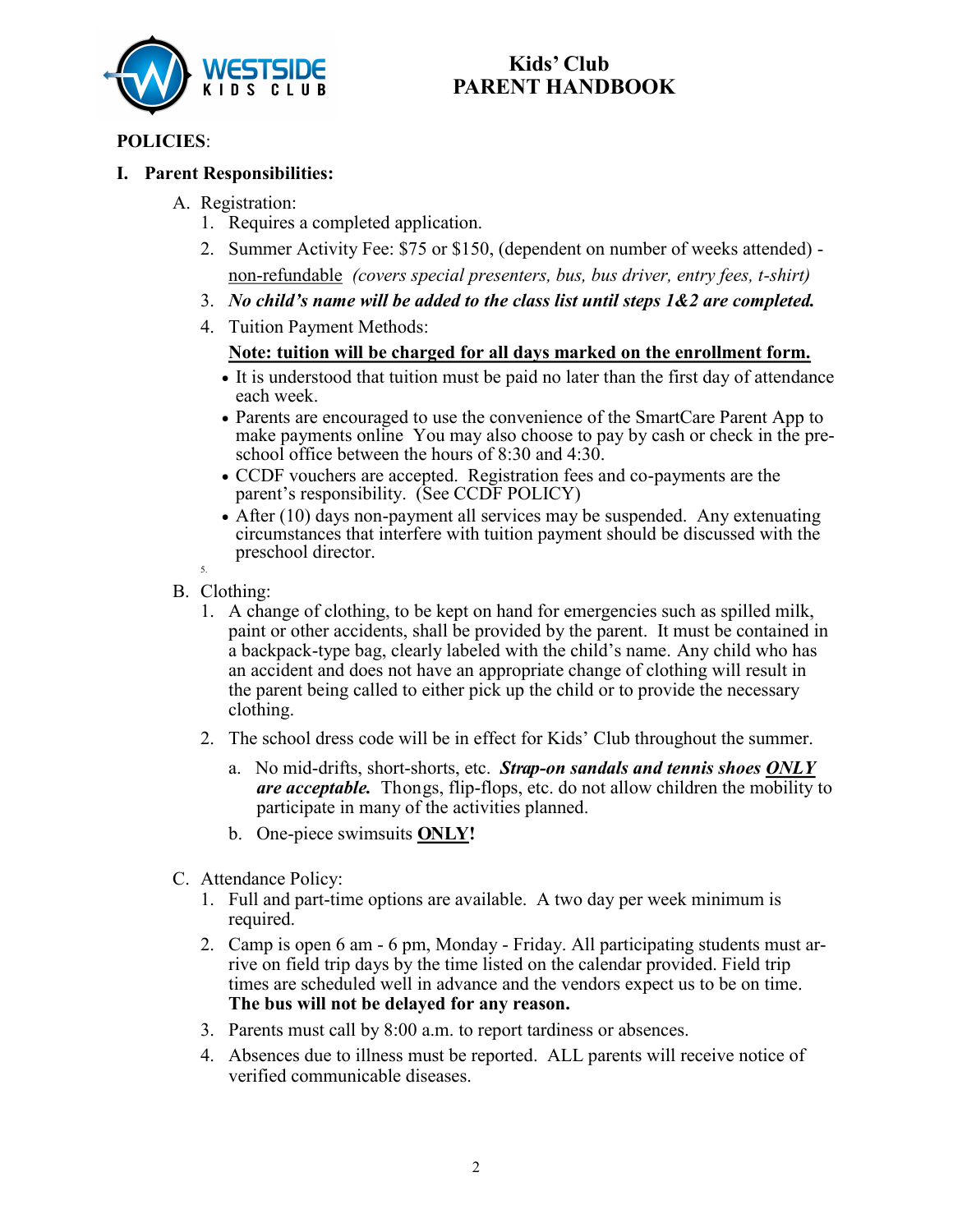5. Parents are expected to keep children at home if they have displayed symptoms of illness within the last 24 hours (fever over 100 degrees, vomiting, diarrhea, etc.). If a child becomes ill during the day, you will be called to make arrangements for pick-up.

#### **II. Discipline:**

- 1. Children are to be treated with respect.
- 2. Redirection & Time-outs are used.
- 3. Children may be sent to the office to see the preschool director.
- 4. Violent behavior such as hitting, kicking, spitting, etc. may result in immediate suspension of summer camp services.
- 5. At the discretion of the Kids' Club staff and director, repeated offenses may result in termination of services to your child. This is especially true of difficult behavior on field trips.

#### **III. Field Trips:**

Field trips are an important part of our summer Kids' Club program. The following policies will be strictly adhered to:

- A. Parents must complete and sign all field trip permission forms by the due date, which will be clearly defined on the permission slip.
- B. *Parents may NOT pick up or drop off children at field trip locations.* ALL children must be transported to and from field trip locations by WCP.
- C. Children who do not display appropriate behavior during the week prior to a field trip may be excluded from an outing at the discretion of the director. Parents will be responsible to provide alternate care for their child on the designated field trip day should it become necessary to exclude a child for behavior issues. *School personnel will not be providing alternate care arrangements for children expelled from a field trip opportunity.* (No tuition or Activity Fee is refunded for missed field trips.)
- D. A child who behaves inappropriately on any field trip will be excluded from attending the next scheduled trip and may be expelled from the summer Kids' Club program for the remainder of the summer.
- E. ALL children will be expected to participate in ALL field trip activities the child is registered for. If you do not wish for them to participate in a scheduled activity, do not plan on sending them to school that day, or bring them after the return time listed on the activity calendar.
- F. Children are **NOT** to bring personal spending money for field trips. All activities are paid for in advance. School personnel are not responsible for money brought with the child that is lost or stolen.
- G. Parents are welcome to chaperone field trips. Please see the director for any prerequisite training required. Due to limited transportation, please do not bring siblings. Parents may be asked to provide their own transportation.
- H. Field trip schedules may be subject to change due to weather or other uncontrollable circumstances.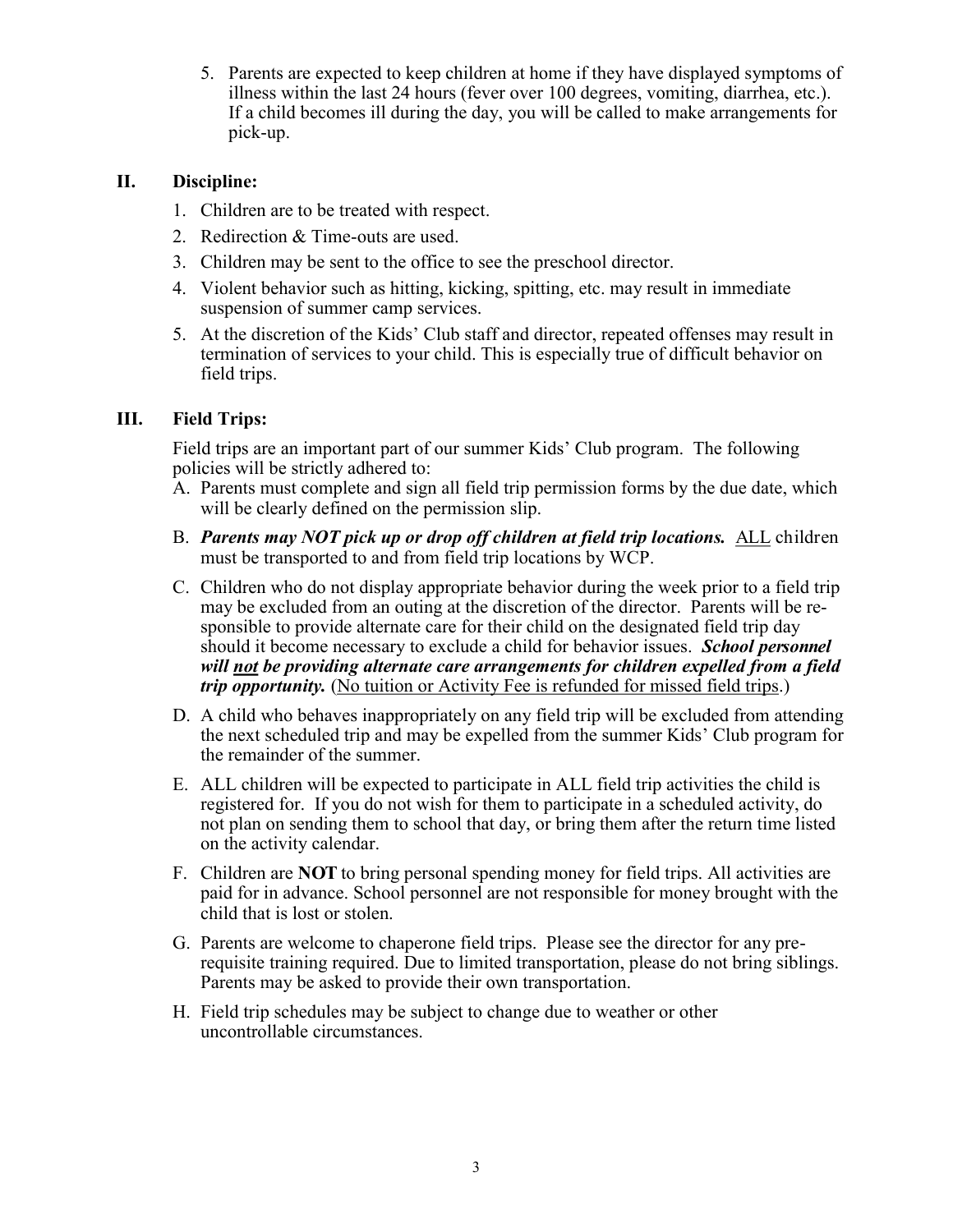#### **IV. Children's Responsibility:**

- A. Children may bring books, toys, games (excluding electronic devices), etc. from home. Items brought from home will be the sole responsibility of your child. WCP is **NOT** responsible for personal items that become lost or broken while at camp.
- B. No toy which resembles a weapon or that may be used as weapon is to be brought to Kids' Club *(i.e., guns, knives, bombs, etc.).*
- C. **No cell phones or electronic devices (including handheld games and tablets),** may be brought from home. If such devices are found, they will be taken to the preschool office for a parent/guardian to pick up. All communication to children enrolled in Kids' Club should be directed through the office at 273-1072. Cell phone communication has in actuality created some miscommunication issues for our staff. Parents have called their child to say someone not on the pick-up list is picking them up today. The staff has no knowledge of this communication and our efforts to maintain a safe and secure program for each child is voided. *(Simply calling the preschool office at 273-1072 will ensure that the staff and your child know of any changes)*.
- D. Toys that are inappropriate in nature or are misused may be taken away from your child at the discretion of the Kids' Club staff, to be returned to a parent at pick-up.
- E. Children must participate in all scheduled activities. Failure to do so may result in suspension of services *(Children may be excused from specific activities for a designated period of time with a doctor's written prescription.).*

#### **V. Food:**

- A. Children enrolled in the summer Kids' Club program will be provided with appropriate a.m. and p.m. snacks and lunch. Because we are a participant in a Federally Funded Food program, **NO food may be brought from home with the exception of birthday celebrations or other special events as designated by Kids' Club staff.** Due to government health regulations, all special-event snacks brought to school by children must be store-purchased, not homemade.
- B. Food allergies will be dealt with according to "Child and Adult Care Food Program" requirements. Please complete a "Special Dietary Needs" form for any medical or non -medical conditions in regard to meals. See the director for additional information.

#### **VI. Medications:**

A. All medications will require completion of the following items:

- 1. All medications must be in their original bottles.
- 2. The child's name must be on the original bottle.
- 3. All medications must be accompanied by a doctor's signed prescription.
- 4. No outdated medication will be administered.
- 5. All medications must be signed in on the medication board in the office. No overthe-counter medications will be given without a signed doctor's prescription on file.